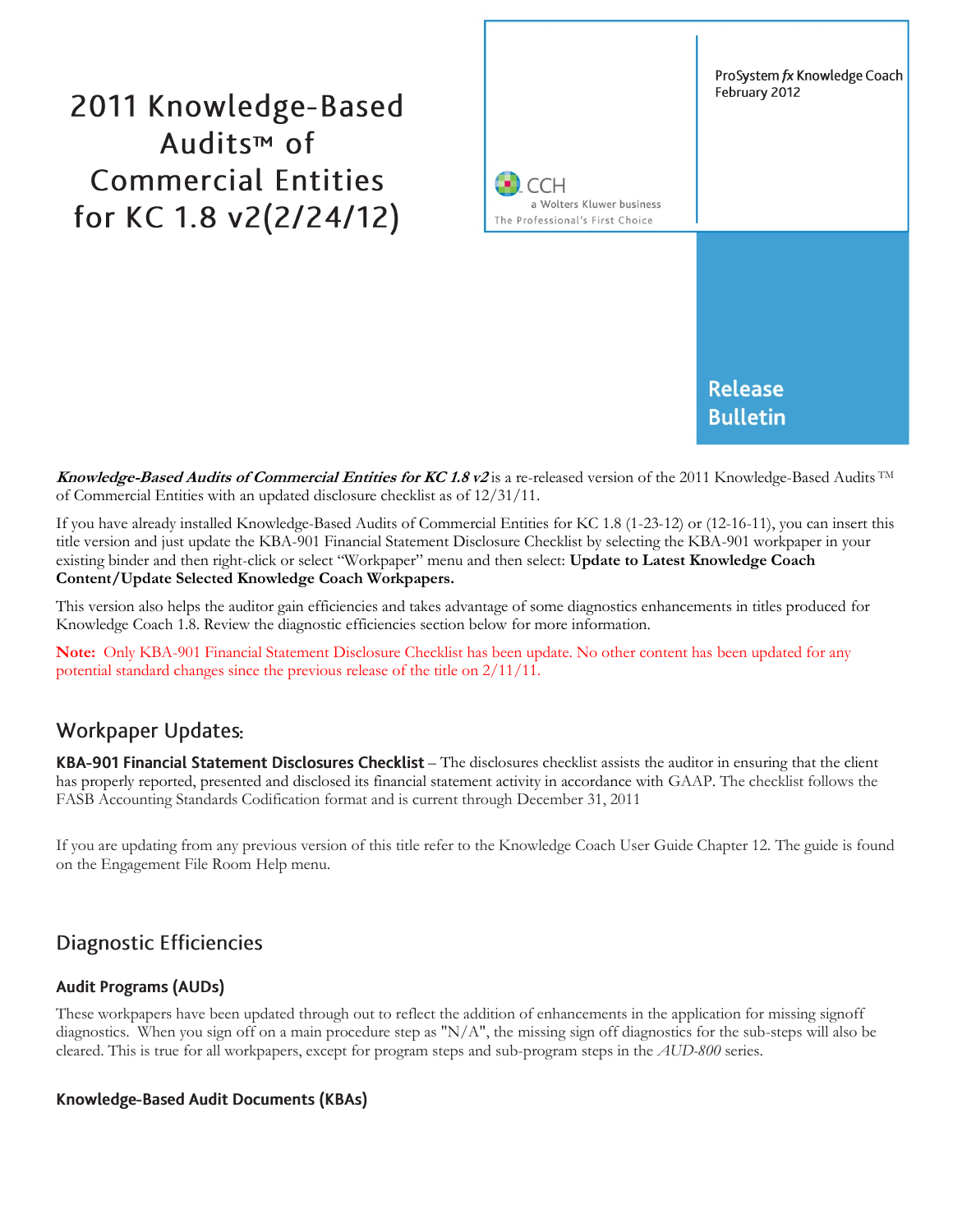- KBA-302 Understanding the Entity and Its Environment now has the updated unanswered question diagnostics. Once you mark the "Consider?" column as "N/A", all diagnostics for that row will be cleared.
- KBA-403 Understanding Activity-Level Controls: Revenue, Accounts Receivable, and Cash Receipts through KBA-409 Understanding Activity-Level Controls: Financial Reporting and Closing Process
	- $\circ$  Update Content Note: Since no data will be kept in excel workpapers when replaced with latest content, you may want to set the roll forward properties to "Include in roll forward" or exclude them from Update Knowledge Coach Content menu option by choosing to "Update selected workpapers" and not include these in the selection so that your previous work is kept during content update.
	- o If you are updating from the 2010 version of the title, you can include in roll forward/exclude from update and manually add the new column, "Testing for Operating Effectiveness".
- KBA-901 Financial Statement Disclosure Checklist now has the updated unanswered question diagnostics. Once you mark main steps as "N/A," the sub-steps' unanswered question diagnostic will be cleared.

For more information on the Knowledge-based Audit (KBA) Methodology and how it works within ProSystem  $fx^{\circ}$ Knowledge Coach, refer to the Additional Information section in this bulletin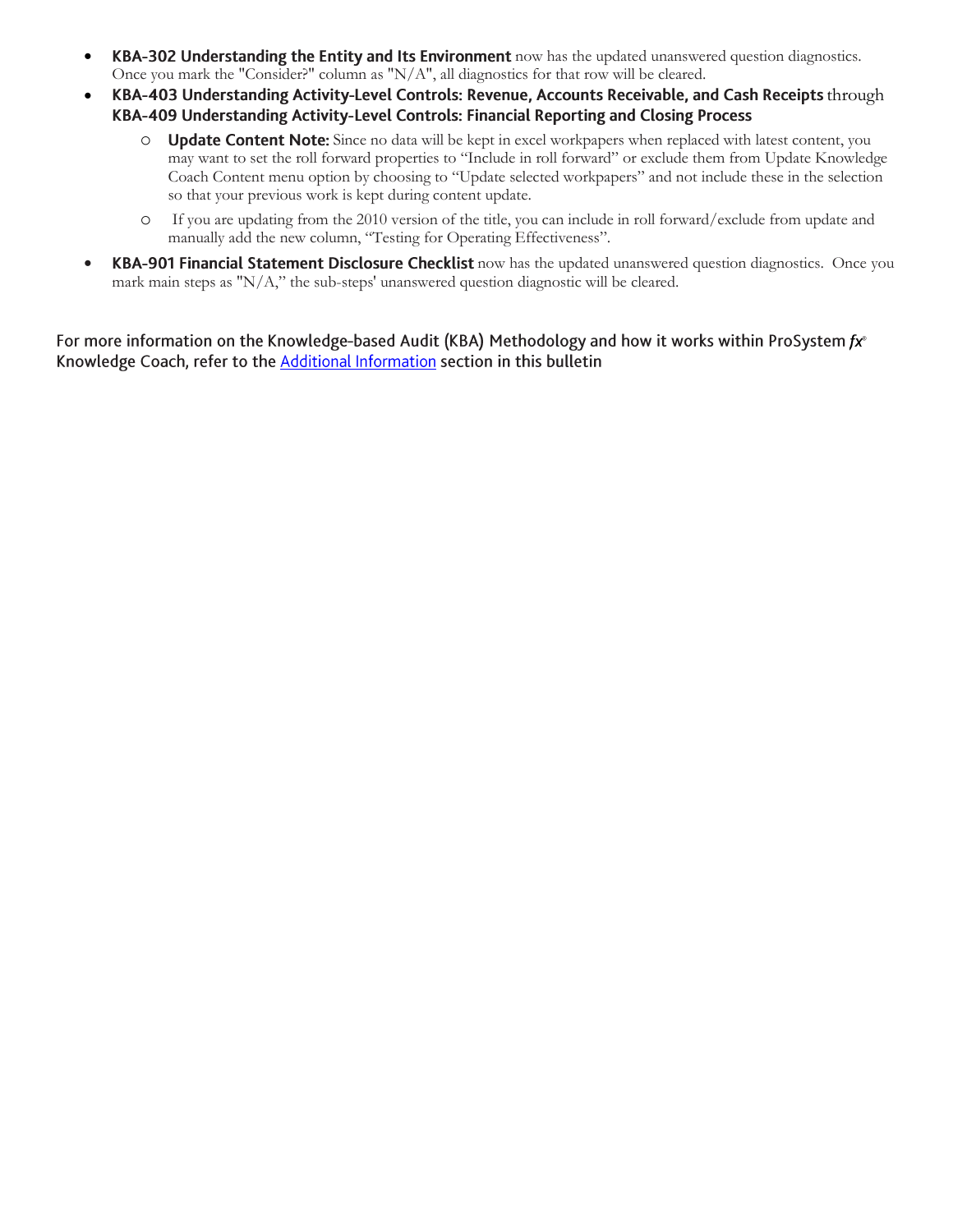# Additional Information on Knowledge Coach and the KBA Methodology

#### **KBA Methodology**

The Knowledge-Based Audit (KBA) Methodology allows the results of one set of procedures to become the input for the next. The key components of the KBA Methodology include:

- An **Overview** that guides auditors through the new methodology.
- Customizable Audit Programs that take auditors through related steps and procedures.
- Practice Aids to help auditors complete steps or processes outlined in the Knowledge-Based Audit documents and Audit Programs.
- Auditor's Reports that provide a variety of sample auditor's opinions on audited financial statements.
- **Correspondence** documents that provide sample letters to be used to comply with GAAS. requirements and in many other common situations.
- **Knowledge-Based Audit** documents, integral to the risk assessment and overall audit processes, which contain steps and procedures required by GAAS

Risk Assessment Standards-The practice aids and tools in the 2011 Edition of Knowledge-Based Audits of Commercial **Entities** support the AICPA's Auditing Standard Board's Risk Assessment Standards by providing guidance to help address audit requirements. The Knowledge-Based-Audit (KBA) methodology will assist auditors of nonpublic commercial entities by:

- Facilitating compliance with GAAS.
- Encouraging more effective audits through customized programs and comprehensive practice aids.
- Helping auditors to focus on and respond to identified audit risks.
- Enhancing audit documentation.

# ProSystem fx® Knowledge Coach

**ProSystem fx<sup>®</sup> Knowledge Coach** functionality allows auditors to use the Knowledge-Based-Audit methodology more efficiently by eliminating the need for duplicate entry of the same information, tailoring audit documentation to each particular engagement, and documenting the link between risks identified and procedures performed. AUD-100 Tailoring Question Workpaper is a document in Knowledge Coach that presents engagement-level questions designed to aid in tailoring the engagement documentation to fit each client. Completing the questions helps the auditor avoid duplication and unnecessary workpapers.

Before you begin your audit, please review the guidance in **AUD-101 Overall Audit Program**. This workpaper is intended to be your road map through a Knowledge-Based Audit methodology. You should start your audit with **AUD-100 Tailoring Question** Workpaper and AUD-101 Overall Audit Program.

**Risks** can be captured via the Risk Summary task pane from any Knowledge Coach workpaper by the current editor of KBA-502 Summary of Risk Assessments. This allows the user to continuously assess risks during the engagement. Several workpapers prompt the consideration of the presence of risks, but the Risk Summary task pane must be used to document those risks. All documented risks flow to the Risk Summary. To ensure risks show in findings tables, make sure to check the "workpaper identified in" field of the Risk pane.

**Information Flow** helps cut down on the time spent duplicating information across forms. In addition, the flow of consistent information ensures that information and updates to information are not missed between workpapers. Drill-down functionality helps the user navigate quickly to the source of the information, aiding in the review of the audit file.

Diagnostics help you keep track of unresolved issues like unanswered questions, incomplete risks, program steps not linked to risks or relevant assertions, missing workpaper, and more. Diagnostics now show when a form table has not been answered (i.e. tables in KBA-101 Overall Audit Strategy that are added by the tailoring questions in AUD-100 Overall Tailoring Questions).

Links to Accounting Research Manager (ARM)-If you subscribe to an ARM library that includes audit content, you can link directly to source material from Resources within Knowledge Coach documents. These links have been updated to reference to the standards under the FASB Accounting Standards CodificationTM. Also, if you subscribe to the Knowledge-Based Commercial Entities Guide on ARM, you can take advantage of brand new links to the audit guide material from within the Knowledge Coach documents.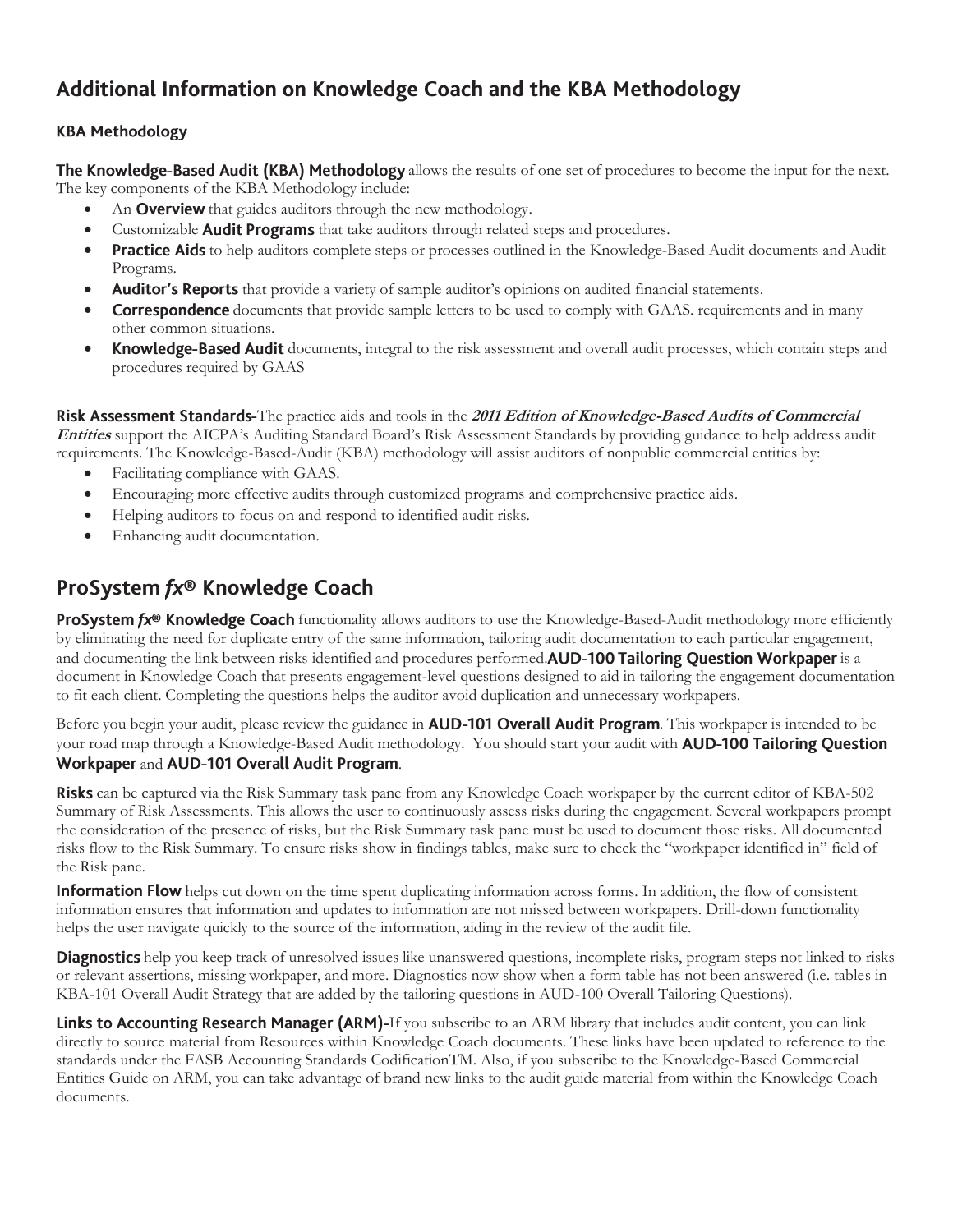**Interpretive Guidance** is integrated into each Knowledge Coach template through the Tips view of each new task pane. Informational features include Practice Points, Examples, Optional Workpapers, and Resources to help auditors work more effectively and efficiently. We have also added the ability to navigate from Resources within a document or the tip pane directly to CCH's Accounting Research Manager and industry audit guides by simply clicking on the Reference.

#### **Important Notes**

- Risks cannot be entered directly into findings tables found at the bottom of several workpapers. Those tables can still be used to capture significant matters that are not risks and control deficiencies, but risks must be entered using the Risk Summary task pane.
- Make sure to save changes to workpapers before closing the workpaper or the binder to ensure data is correctly updated.
- If your Current Editor Knowledge Coach MS Word workpapers become read-only or crashes, please do the following o Keep the binder with the affected workpapers open.
	- Contact Customer Service at 1-800-PFX-9998, option 4 to obtain a repair utility.
- Knowledge Coach cannot be used within the Shared File Room (SFR) feature of Engagement. However, Knowledge Coach workpapers can be shared across team members through check in, check out, workpaper assignment, synching to the central file room and through peer-to-peer synch in the same way that other Engagement workpapers are shared.

#### **System Requirements**

- This title MUST be used with ProSystem *fx* Engagement version 6.8 and higher. If you are upgrading from ProSystem *fx*  Engagement 6.0, 6.1, 6.1.2 or 6.5, please contact Technical Support at 1-800-PFX-9998, option 4 for detailed instructions.
- A minimum of 2GB of RAM is highly recommended for optimal performance when opening and navigating through ProSystem *fx* Knowledge Coach documents.

#### **Download Instructions**

Download the 2011 *Knowledge-Based Audits*<sup>TM</sup> of *Commercial Entities* for *KC* 1.8 *v2* title from the **ProSystem** *fx* **Knowledge Coach Updates** section of the ProSystem *fx* Engagement Support Web site at the following URL:

**http://support.cch.com/updates/KnowledgeCoach**, then select the **Knowledge Coach Series** and **Download file** link next to the **2011 Knowledge-Based Audits of Commercial Entities.** On some occasions the content package file (.KCP) has downloaded with the extension changed to .ZIP. If this occurs, please change the extension of the downloaded file to KCP using all capital letters.

**Important**: ProSystem *fx* Engagement version 6.8 or higher must be installed on the computer in order to install this Knowledge Coach title. Additional requirements include Microsoft Office 2007, Microsoft Office 2003 Primary Interop Assemblies (PIA) and Visual Studios 2005 Tools for Office Second Edition Runtime (VSTOR).

#### Installation Instructions

Once you have downloaded your Knowledge Coach title, you will need to add it to the list of titles within ProSystem *fx* Engagement. The only additional system requirement is approximately 75MB of disk space to store your Knowledge Coach program content files. Please refer to the ProSystem *fx* Engagement with Knowledge Coach Release Notes for any other system requirements.

After downloading the *2011 Knowledge-Based Audits of Commercial Entities for KC 1.8 v2,* do the following:

- 1. Launch the ProSystem *fx* Engagement Workpaper Management application so that the Local File Room is displayed. Select **Tools > Knowledge Coach Titles**.
	- The Knowledge Coach Titles window will be displayed.
- 2. Choose **Add Title**.
- 3. Browse to the title package file (\*.KCP) that you previously downloaded and extracted from the ProSystem *fx* Knowledge Coach Support Web site.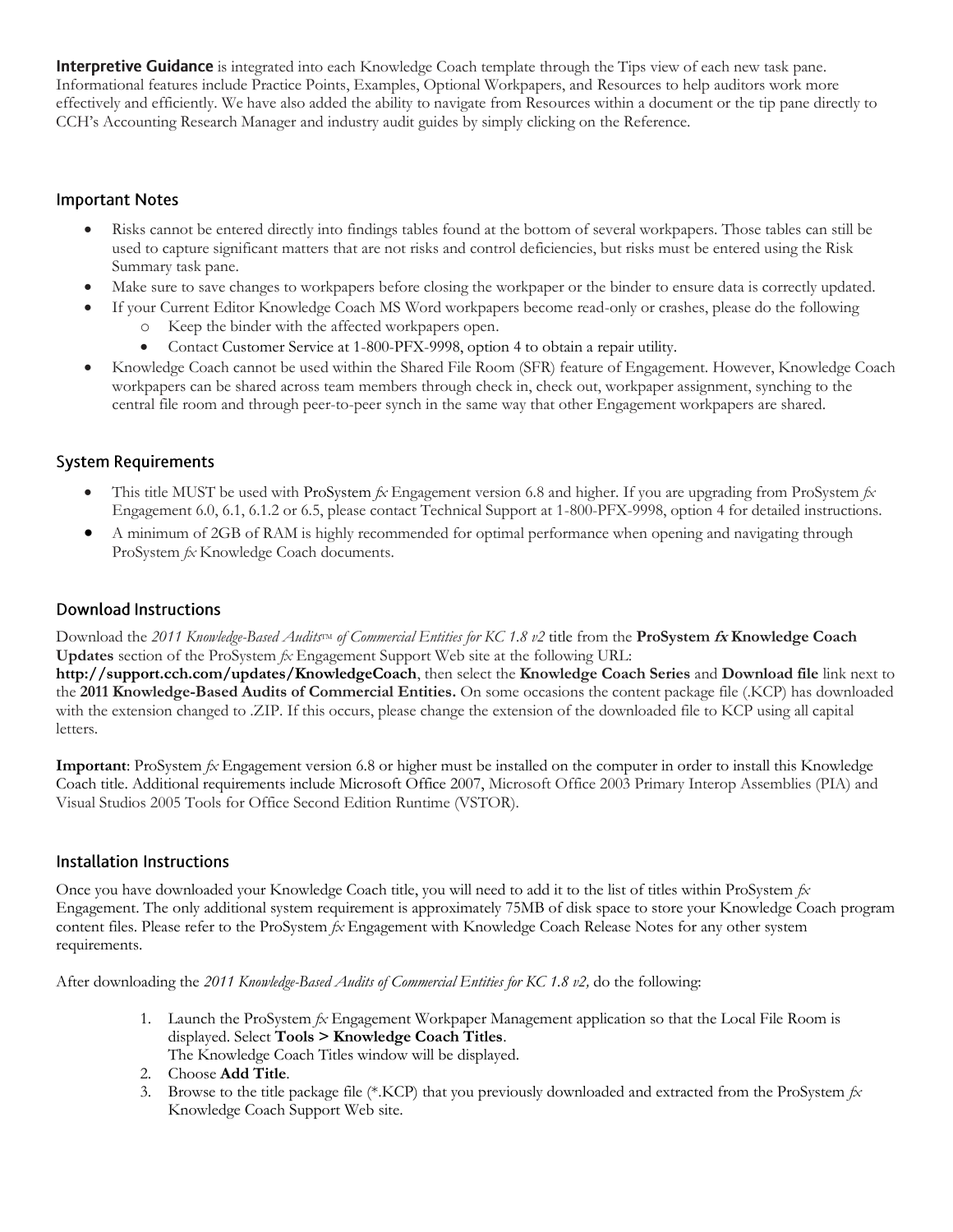4. Choose **Open**.

The system will display a progress indicator while the title package is added. You will receive a message that the title has been successfully installed once the process is complete.

Once the title is added, you must release it, so that other staff members in your firm can use it. You may also wish to "unreleased" previous versions of the title.

To unrelease a title:

- 1. Select a previous version of the KBA Commercial Entities title
- 2. Choose **Unrelease Title**. The date will be removed from the *Date released* column and staff that do not have the staff group property right to insert unreleased titles will not be able to insert the unreleased titles into a binder.

*Not*e: You can determine this access in the **ProSystem fx Engagement Admin** module by selecting a staff group and choosing **File PropertiesContent** "Insert Knowledge Coach workpapers from unreleased titles" option

To release a title:

- 1. Select one of the Knowledge Coach titles in the list that has been added but is not yet released.
- 2. Choose **Release Title**. The current date and time will be displayed in the *Date released* column, and the status will change to "Released."

**Note:** You must add and assign a Knowledge Coach module as well as the Knowledge Tools title license in the ProSystem *fx* Engagement Administrator before using the workpapers.

**Important:** Once the *2011 Knowledge-Based Audits of Commercial Entities for Knowledge Coach 1.8 v2* title has been added and released, it will be automatically deployed to other staff members when they login to the "Office" location, or when they synchronize a binder that contains Knowledge Coach workpapers from this title. There is no need for each user to run the *Knowledge Coach Title Update*, as the necessary files will be deployed with the content for the newly released title.

#### **Online Permission Key**

Permission key files may be downloaded from our Web site at **http://tax.cchgroup.com** or when adding or updating the new licenses within ProSystem *fx* Engagement with Knowledge Coach version 6.8 and higher. After updating the license file in the ProSystem *fx* Engagement Admin module, licenses need to be assigned to the staff who will use 2011 *Knowledge-Based Audits*<sup>TM</sup> of *Commercial Entities for Knowledge Coach 1.8 v2*.

If you have not already established a Single Sign-on (SSO) account with Customer Service, we urge you to do so at this time.

Permission keys are no longer generally distributed via floppy diskette. You can choose to continue receiving the diskette by going to **http://tax.cchgroup.com/pfxsupport**, clicking the Firm Administration link, and making the appropriate selection (SSO access is required), or by contacting Customer Service at 1-800-PFX-9998, option 4.

#### **Accounting Research Manager**

CCH's Accounting Research Manager is the most comprehensive, up-to-date and objective online database of financial reporting literature. It includes all authoritative and proposed accounting, auditing, and SEC literature, plus independent, expert-written interpretive guidance.

Our Weekly Summary email newsletter highlights the key developments of the week, giving you assurance that you have the most current information. It provides links to new FASB, AICPA, SEC, EITF, and IASB authoritative and proposal-stage literature, plus guidance from financial reporting experts.

Our team of content experts updates the system on a daily basis, so you can stay as current as possible. What's more, our experts attend critical standard-setting meetings and summarize the results for you, which means you'll learn of newly released literature and deliberations of current financial reporting projects as soon as they occur! Plus, you'll benefit from their easy-to-understand technical translations. Our expert's interpretations clearly lay out what the rules mean from your perspective.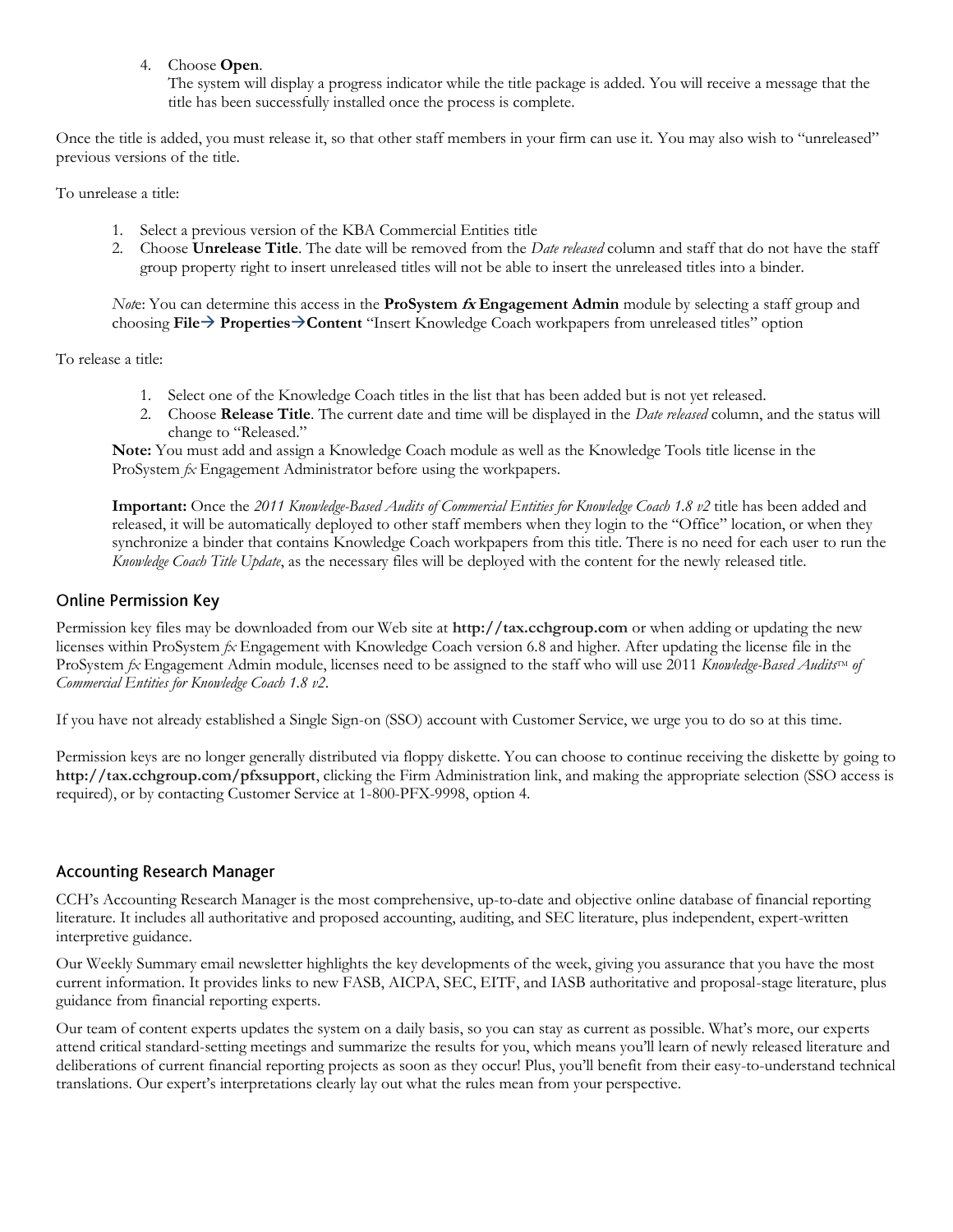Newly available is the Knowledge-Based Commercial Entities, an audit guide that helps you comply with the AICPA's risk assessment standards and has incorporated the Knowledge-Based Audit methodology. The primary objective of the guide is to provide practitioners with an effective approach for conducting audits of nonpublic commercial entities. This publication supplements and complements the KBA documents that are available in Knowledge Coach.

With Accounting Research Manager, you maximize the efficiency of your research time, while enhancing your results. Learn more about our content, our experts, and how you can request your free trial by visiting

**http://www.accountingresearchmanager.com**. You can also access the Accounting Research Manager Web site by selecting the item in ProSystem *fx* Engagement from the Guidance tab on the Shortcuts bar in the Binder window.

#### Links to Accounting Research Manager (ARM)

As indicated above, subscribers to an Accounting Research Manager library that includes source content can link directly to source material from references within Knowledge Coach workpapers. These links have been updated to reference the new Codification released by the FASB and available on ARM. The Codification on ARM is fully integrated with U.S. and international accounting standards, other non-authoritative materials and industry leading interpretive guidance.